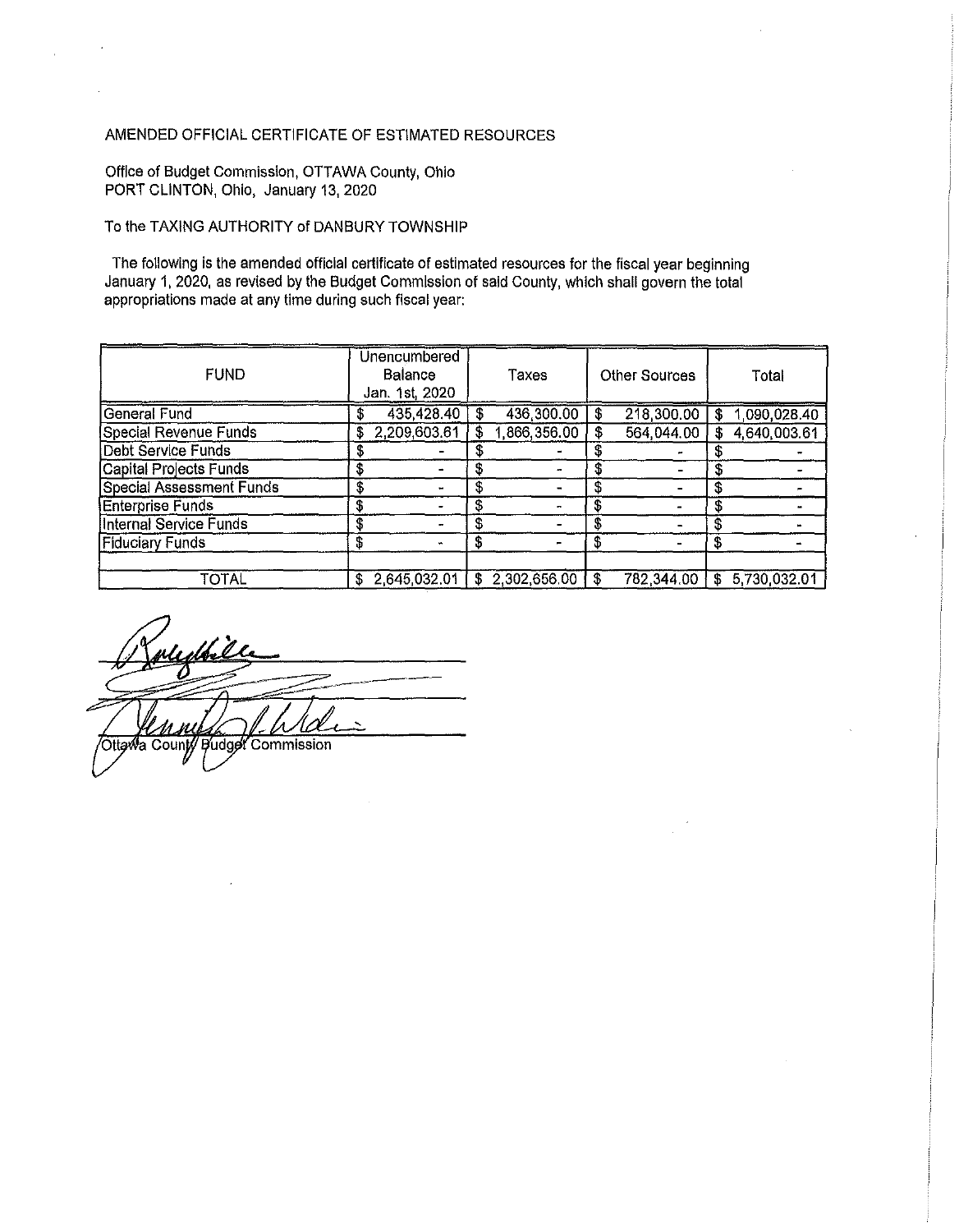| <b>FUND</b>                                                                              | Unencumbered<br>Balance<br>Jan. 1st, 2020 |                | Taxes                     | <b>Other Sources</b> |                           | Total      |                                        |              |
|------------------------------------------------------------------------------------------|-------------------------------------------|----------------|---------------------------|----------------------|---------------------------|------------|----------------------------------------|--------------|
| Special Revenue Funds                                                                    |                                           |                |                           |                      |                           |            |                                        |              |
| <b>MVL Tax Fund</b>                                                                      | \$                                        | 92,240.29      | $\pmb{\vartheta}$         |                      | \$                        | 60,500.00  | \$                                     | 152,740.29   |
| <b>Gasoline Tax Fund</b>                                                                 | \$                                        | 201,504.67     | \$                        |                      | \$                        | 155,000.00 | \$                                     | 356,504.67   |
| Road and Bridge Fund                                                                     | \$                                        | 641,445.41     | \$                        | 465,300.00           | \$                        | 37,000.00  | \$                                     | 1,143,745.41 |
| Cemetery                                                                                 | \$                                        | 27,826.61      | \$                        |                      | \$                        | 6,000.00   | \$                                     | 33,826.61    |
| Police                                                                                   | \$                                        | 208,073.74     | $\boldsymbol{\hat{z}}$    | 733,626.00           | \$                        | 67,774.00  | \$                                     | 1,009,473.74 |
| <b>Fire District</b>                                                                     | \$                                        | 207,268.26     | \$                        | 37,530.00            | \$                        | 2,670.00   | \$                                     | 247,468.26   |
| Zoning                                                                                   | \$                                        |                | \$                        |                      | \$                        |            | \$                                     |              |
| <b>EMS</b>                                                                               | \$                                        |                | \$                        |                      | \$                        |            | \$                                     |              |
| <b>Drug Law Enforcement</b>                                                              | \$                                        | 5,571.54       | \$                        |                      | \$                        |            | \$                                     | 5,571.54     |
| <b>Enforcement &amp; Education</b>                                                       | \$                                        | 8,403.88       | $\overline{\mathfrak{s}}$ |                      | $\overline{\$}$           |            | \$                                     | 8,403.88     |
| Fire Levy 1.5Mills                                                                       | \$                                        | 815,254.21     | \$                        | 629,900.00           | \$                        | 235,100.00 | \$                                     | 680,254.21   |
| Fire Levy 1.7 Mills                                                                      | \$                                        |                | $\overline{\mathbf{3}}$   |                      | \$                        |            | \$                                     |              |
| CPT-2015                                                                                 | \$                                        | 2,015.00       | $\overline{\mathbf{3}}$   |                      | \$                        |            | $\overline{\mathbf{3}}$                | 2,015.00     |
| DARE Grant 16-17                                                                         | \$                                        |                |                           |                      | \$                        |            | \$                                     |              |
|                                                                                          |                                           |                |                           |                      |                           |            |                                        |              |
| TOTAL SPECIAL REVENUE                                                                    |                                           | \$2,209,603.61 | Ŝ                         | 1,866,356.00         | \$                        | 564,044.00 | $\overline{\mathfrak{s}}$              | 4,640,003.61 |
| Debt Service Funds                                                                       | \$                                        | ۰              |                           |                      | \$                        | w.         | \$                                     | -            |
|                                                                                          |                                           |                |                           |                      |                           |            |                                        |              |
| TOTAL DEBT SERVICE                                                                       | \$                                        |                | \$                        |                      | $\overline{\mathfrak{s}}$ | $\ddot{ }$ | \$                                     |              |
| <b>Capital Project Funds</b>                                                             |                                           |                |                           |                      |                           |            |                                        |              |
|                                                                                          | \$                                        |                | \$                        |                      | \$                        |            | $\overline{\mathbf{3}}$                |              |
|                                                                                          | \$                                        |                | \$                        |                      | \$                        |            | $\overline{\boldsymbol{\mathfrak{s}}}$ | ٠            |
| Clean Ohio Trails<br><b>BWC Safety Grant Fire/EMS</b><br><b>Recreational Trails Fund</b> | \$                                        |                | \$                        |                      | \$                        |            | \$                                     | ×            |
| TOTAL CAPITAL PROJECT                                                                    | \$                                        |                | ¢                         |                      | Ŧ                         |            | 3                                      |              |
|                                                                                          |                                           |                |                           |                      |                           |            |                                        |              |
| <b>Special Assessment Funds</b>                                                          |                                           |                |                           |                      |                           |            |                                        |              |
|                                                                                          |                                           |                |                           |                      |                           |            | \$                                     | .,           |
|                                                                                          |                                           |                |                           |                      |                           |            |                                        |              |

 $\label{eq:2} \begin{split} \mathcal{L}_{\text{max}}(\mathbf{r}) = \mathcal{L}_{\text{max}}(\mathbf{r}) \end{split}$ 

 $\mathcal{L}(\mathcal{A})$  and  $\mathcal{L}(\mathcal{A})$ 

 $\sim 10^7$ 

 $\label{eq:1} \begin{aligned} \mathcal{L}^{(1)}(x) &= \mathcal{L}^{(1)}(x) + \mathcal{L}^{(1)}(x) + \mathcal{L}^{(1)}(x) \\ &= \mathcal{L}^{(1)}(x) + \mathcal{L}^{(1)}(x) + \mathcal{L}^{(1)}(x) + \mathcal{L}^{(1)}(x) \end{aligned}$ 

 $\sim$   $\sim$ 

 $\alpha$